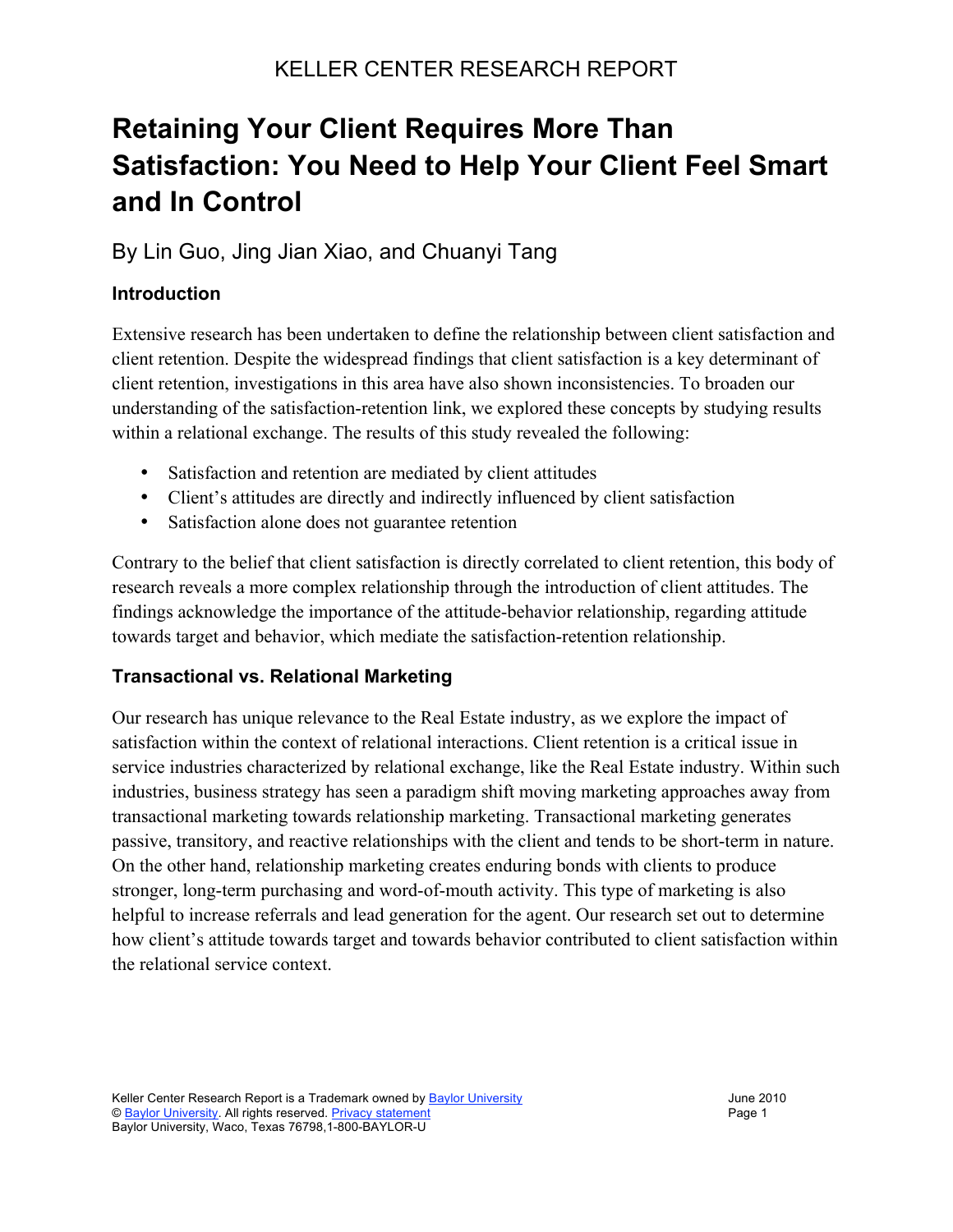## KELLER CENTER RESEARCH REPORT

#### **Attitude Towards Target**

Attitude towards target is the degree to which an entity is positively or negatively valued. Buyers' overall satisfaction with the target, or agent, is partially derived from their collection of experiences within the real estate industry. Conversely, a single positive experience with an agent can result in a positive attitude towards the industry as a whole. Understanding these two dynamics provides deeper insight into client perceptions. Clients who have a positive attitude towards the target and towards the industry as a whole are more inclined to engage in repeat business. Think of this in terms of real estate: a buyer's satisfaction with his agent is a measure of the buyer's overall satisfaction with the purchase or the sale of his home.

# **Retaining Your Client Requires More Than** You Need to Help Your Client Feel **Smartand In Control**



#### **Attitude Towards Behavior**

Attitude towards behavior is the degree to which performance of a behavior is positively or

negatively valued. This differs from attitude towards target in that it is a more explicit analysis. For example, a buyer might have a positive attitude towards her agent, the target, but a negative attitude towards a specific action of that same agent.

### **Perceived Behavior Control**

To understand how to influence your buyer/seller's attitude, you must first understand his level of perceived behavior control, that is, his perception of how easy or difficult it is to perform a behavior. Perceived behavioral control has a particular behavior as a target and varies among situations (Ajzen, 1991). For example, a seller who is unaware of market conditions might have the perception that it is going to be easy for her agent to quickly move her property. On the other hand, a buyer who is aware of the market situation might have the perception that it will be easy for the agent to negotiate down an asking price on a property. Buyers' perceived behavioral control exerts direct effects on their retention.

We proposed that perceived behavioral control has a direct effect on client satisfaction, intention to remain, and actual retention behavior. In the aforementioned situation, a seller who is unaware of market conditions might have the perception that it is going to be easy for her agent to quickly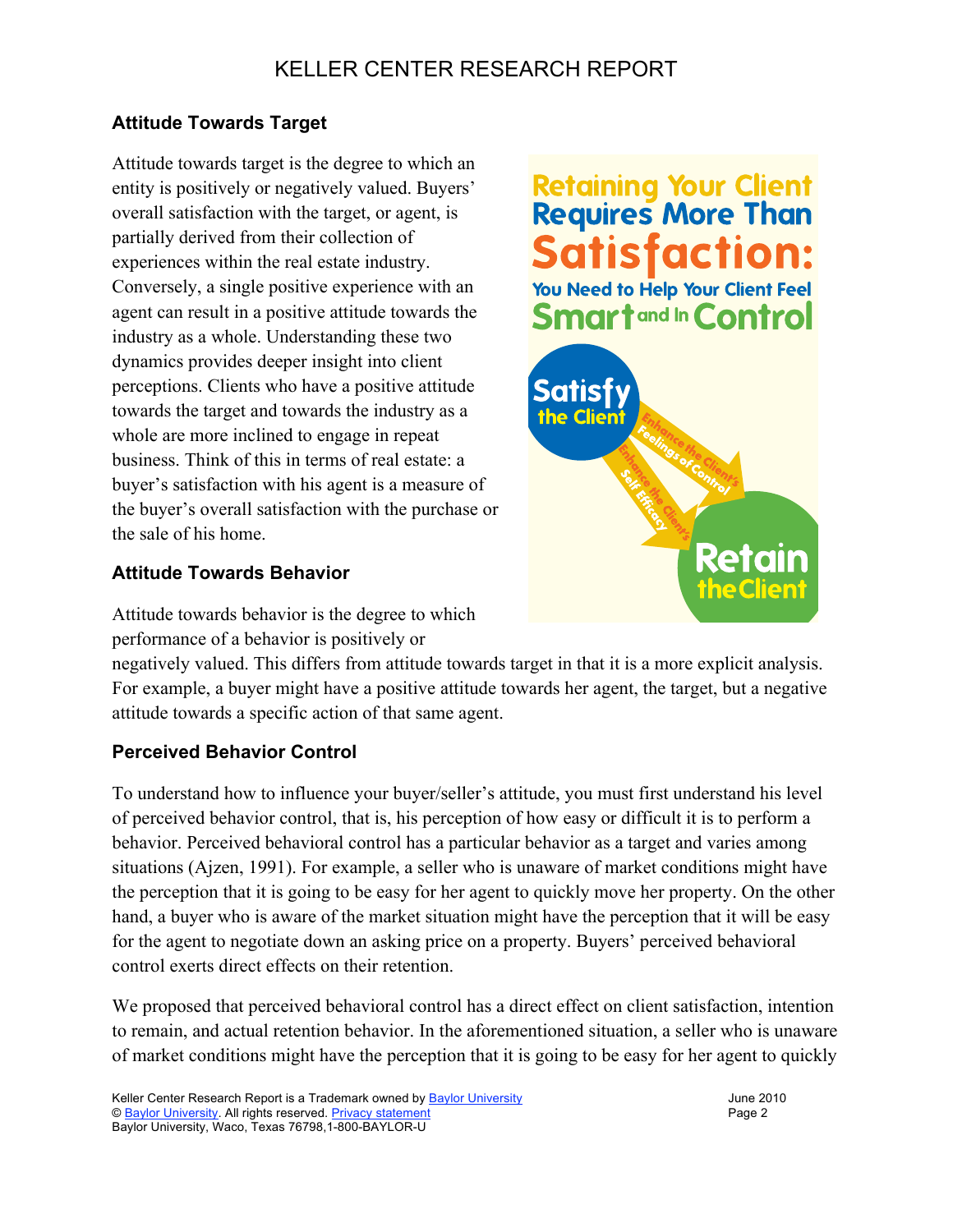## KELLER CENTER RESEARCH REPORT

move her property. This perception is false, given the market situation. However, the seller's perception will negatively influence her satisfaction and retention when the agent cannot move the property as quickly as the seller thinks the agent should.

#### **Perceived Self-Efficacy**

The conceptualization of perceived behavioral control goes hand-in-hand with the concept of perceived self-efficacy. Self-efficacy is the conviction that one can successfully execute the behavior required to produce a certain outcome. It measures the confidence towards the probability, feasibility, or likelihood of executing a given behavior. The intention to perform a behavior is constrained by both resources and the abilities one has to perform the behavior. A buyer/seller's self-efficacy beliefs to perform a behavior will, therefore, strongly influence his intention and actual behavior.

#### **Implications of the Research for the Reader**

Although satisfaction is a necessary premise of client retention, it alone is not sufficient to successfully retain clients. Agents should help the buyers/sellers enhance their feeling of selfefficacy and controllability regarding their transaction in order to increase their intention to retain the agent as well as the likelihood of actual retention. This means that once agents have helped their buyers/sellers enhance their perceptions of self-efficacy in the exchange, clients will evaluate those agents more favorably (Guo et al., 2009).

#### **Reference**

Ajzen, I. (1991), "The Theory of Planned Behavior," *Organizational Behavior and Human Decision Processes,* 50, 179-211.

Cronin, J.J., M.K. Brady, and G.T.M Hult (2000), "Assessing the Effects of Quality, Value, and Customer Satisfaction on Consumer Behavioral Intentions in Service Environments," *Journal of Retailing,* 76(2), 193-215.

Gou, Lin, Jing Jian Xiao, and Chuanyi Tang (2009). Understanding the Psychological Process Underlying Customer Satisfaction and Retention in a Relational Service, *Journal of Business Research, 62*, 1152-1159.

van Breukelen, W., R. van der List, and H. Steensma (2004), "Voluntary Employee Turnover: Combining Variables from the 'Traditional' Turnover Literature with the Theory of Planned Behavior," *Journal of Organizational Behavior,* 25(7), 893-915.